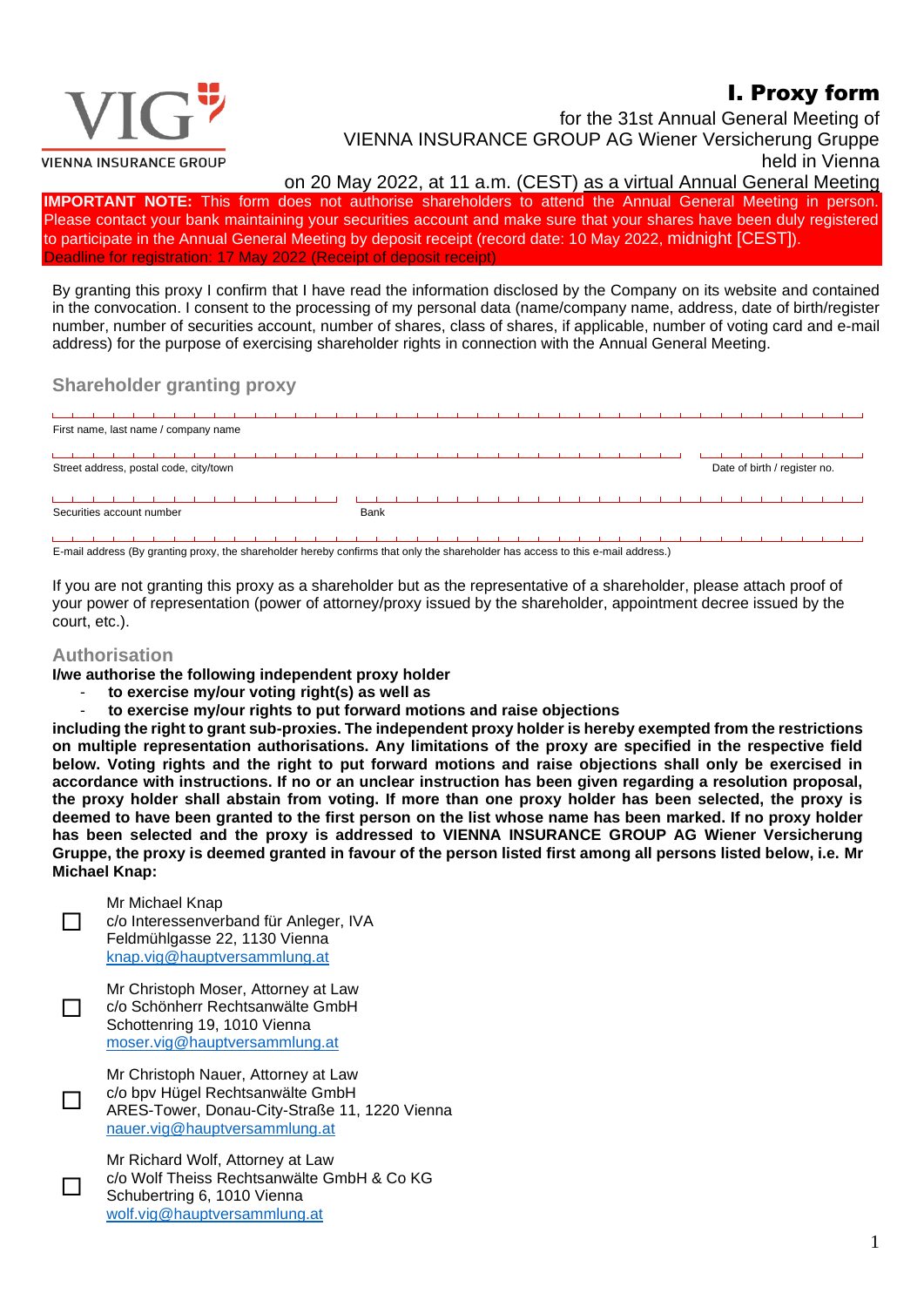**For the following securities**

## **Ordinary shares (ISIN AT0000908504)**

Number of shares (If left empty, the number of shares indicated in the deposit receipt will be counted for the purpose of this proxy.)

**Proxy restrictions:**



**VIENNA INSURANCE GROUP** 

II. Instructions for the 31th Annual General Meeting of VIENNA INSURANCE GROUP AG Wiener Versicherung Gruppe held in Vienna on 20 May 2022, at 11 a.m. (CEST) as a virtual Annual General Meeting

**Voting instructions for the resolution proposals regarding the agenda items**

The proxy holder is instructed to exercise my (our) voting right(s) for the resolutions proposed by the Managing Board and Supervisory Board, which are available on the Company's website, as follows:

|               | (Please tick the appropriate box. Do not use red ink.)                                                                                                                                                                                                                                                                                                                                                                                                                                                               | <b>FOR</b>             | <b>AGAINST</b> | <b>ABSTAIN</b> |  |  |
|---------------|----------------------------------------------------------------------------------------------------------------------------------------------------------------------------------------------------------------------------------------------------------------------------------------------------------------------------------------------------------------------------------------------------------------------------------------------------------------------------------------------------------------------|------------------------|----------------|----------------|--|--|
|               | Resolution proposals by the Managing Board and Supervisory Board                                                                                                                                                                                                                                                                                                                                                                                                                                                     |                        |                |                |  |  |
| $\mathbf 1$ . | Presentation of the approved annual financial statements for 2021<br>including the management report, the consolidated corporate<br>governance report 2021, the sustainability report 2021 (consolidated<br>non-financial report), the consolidated financial statements for 2021<br>including the group management report, the proposal for the<br>appropriation of profits and the report of the Supervisory Board<br>Stock<br>(Section 96<br>of<br>the<br>Austrian<br>Corporation<br>Act<br>[Aktiengesetz/AktG]). | No resolution required |                |                |  |  |
| 2.            | Resolution on the appropriation of the net profit for the year as per the<br>annual financial statements for 2021.                                                                                                                                                                                                                                                                                                                                                                                                   |                        |                |                |  |  |
| 3.            | Resolution on the remuneration report 2021.                                                                                                                                                                                                                                                                                                                                                                                                                                                                          |                        |                |                |  |  |
| 4.            | Resolution on discharging the Managing Board members for the<br>financial year 2021.                                                                                                                                                                                                                                                                                                                                                                                                                                 |                        |                |                |  |  |
| 5.            | Resolution on discharging the Supervisory Board members for the<br>financial year 2021.                                                                                                                                                                                                                                                                                                                                                                                                                              |                        |                |                |  |  |
| 6.            | Election of the auditor and group auditor for the financial year 2023.                                                                                                                                                                                                                                                                                                                                                                                                                                               |                        |                |                |  |  |
| 7.            | Election to the Supervisory Board:<br>Mr. András KOZMA shall be elected as member of the Supervisory<br>Board of VIENNA INSURANCE GROUP AG Wiener Versicherung<br>Gruppe. The election is valid from the end of today's Annual General<br>Meeting of 20 May 2022 until the end of the Annual General Meeting<br>that resolves on the discharge of the Supervisory Board for the<br>financial year 2023.                                                                                                              | $\mathsf{L}$           |                |                |  |  |